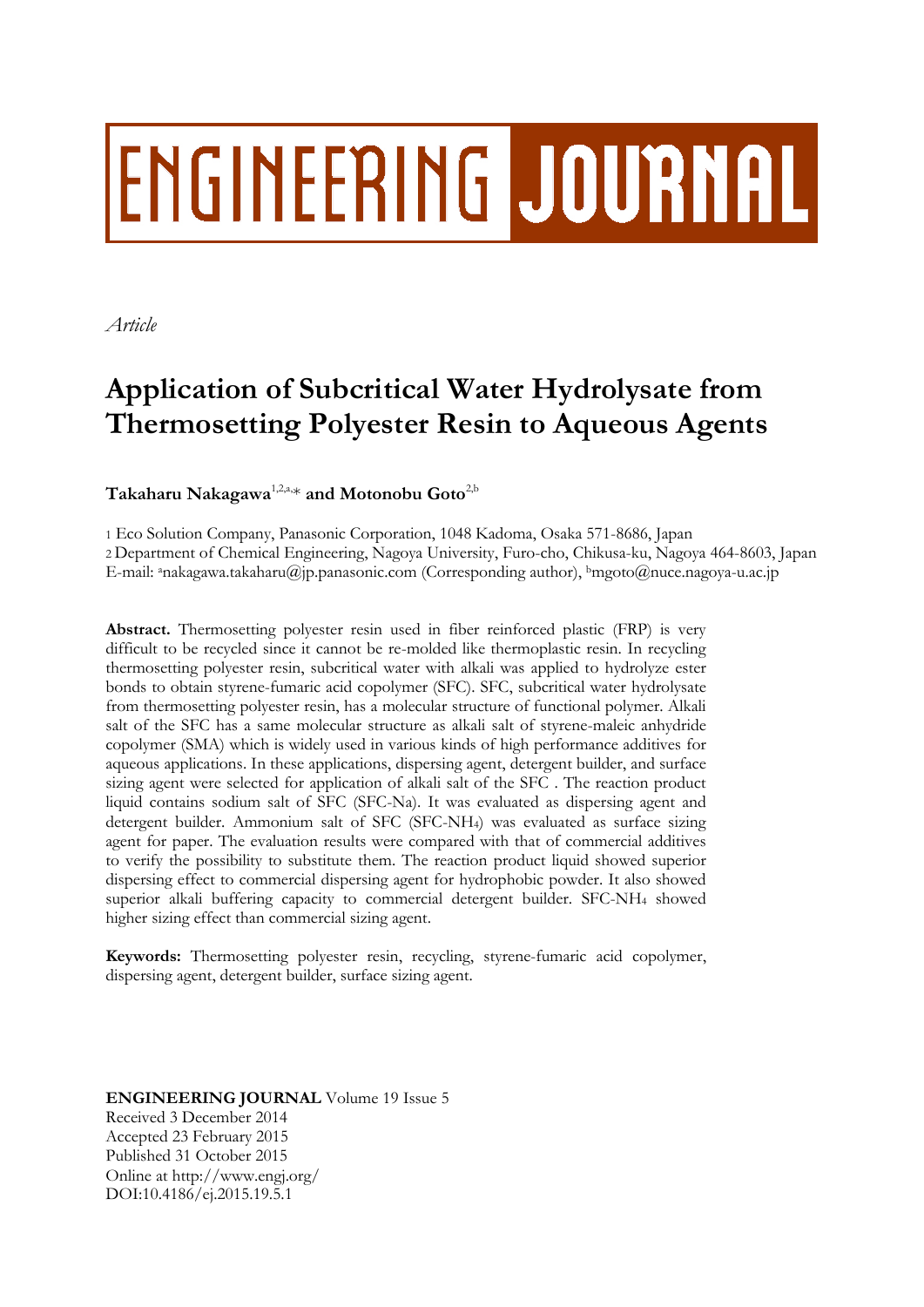# **1. Introduction**

Thermosetting polyester resins are generally used in fiber reinforced plastics (FRP) with glass fibers and inorganic fillers. FRP has been applied to various products, such as boats, tanks, and motors. FRP is also widely applied to bathtubs in Japan. Thermosetting resins cannot be re-molded like thermoplastic resins. The high content of inorganic material in FRP creates difficulties in incineration. Therefore, most FRPs have been landfilled. Environmental legislation such as the EU-directives also requires true material recycling of FRP. However, no chemical recycling technology of thermosetting polyester resins into raw materials for resins or other organic compounds has been commercialized.

Chemical recycling of thermosetting polyester resins is worth considering not only for a view point of horizontal recycling into resin raw material, but also for up-grading recycling into higher value product such as functional polymer. Styrene chains form during the curing process of unsaturated polyesters, which have higher value than the resin raw materials. If all ester bonds trapping the styrene chains are hydrolyzed, styrene-fumaric acid copolymer (SFC) should be obtained. The molecular structure of SFC is similar to that of styrene-maleic anhydride copolymer (SMA), which is widely used in various high performance additives.[1, 2] Moreover, the SMA could become more expensive in near future due to the demand-supply gap of benzene, the raw material of styrene, which cannot be produced from shale gas. Such valuable materials are now wastefully landfilled.

There are various strategies for recycling FRP. In the grinding method, mechanically ground FRP is applied as inorganic filler in concrete, cement components, plastic, etc. [3-5]. In the thermolysis method, glass fiber and/or inorganic filler are recovered after pyrolysis or combustion [6-9]. In these approaches, thermosetting resin is not recovered as precursor for new resins.

Various chemical recycling approaches of FRP such as solvolysis have also been studied. Diethylene glycol monomethyl ether (DGMM) and benzyl alcohol (BZA) [10], glycol [11-13], amino alcohols, and polyamines [14, 15] were investigated. Supercritical methanol was also applied to recover dimethyl phthalate (DMP) [16-20].

Water has also been applied as an agent for chemical recycling of FRP. Superheated steam [21] and subcritical water [22, 23] have been used to recover glass fibers. Oliveux et al. used subcritical water to recover propylene glycol and phthalic acid [24, 25]. Suyama et al. also used subcritical water to recover hydroxyl compounds having a long alkyl chain and alkyl amines [26, 27]. We have reported that subcritical hydrolysis of thermosetting polyester resin at 360 °C, 18.7 MPa. Only glycols and fumaric acids were recovered [28].

In some of the above chemical recycling approaches, material recycling of the resin was demonstrated. However, all of them are horizontal recycling methods that recover resin raw materials such as glycol and phthalic acid and re-crosslink them with new resin raw materials. There has been no method to recover SFC as a functional polymer from the thermosetting polyester resin waste and apply it to high performance additives.

We reported that SFC was recovered by subcritical hydrolysis of the thermosetting polyester resin [29- 31]. Subcritical water is well known to have significant reactivity [32]. We have successfully demonstrated that most of ester bonds of the thermosetting polyester resin were hydrolyzed efficiently using subcritical water with alkali to recover SFC in high yield [29-31].



Fig. 1. Concept of recycling thermosetting polyester resin using subcritical water with NaOH.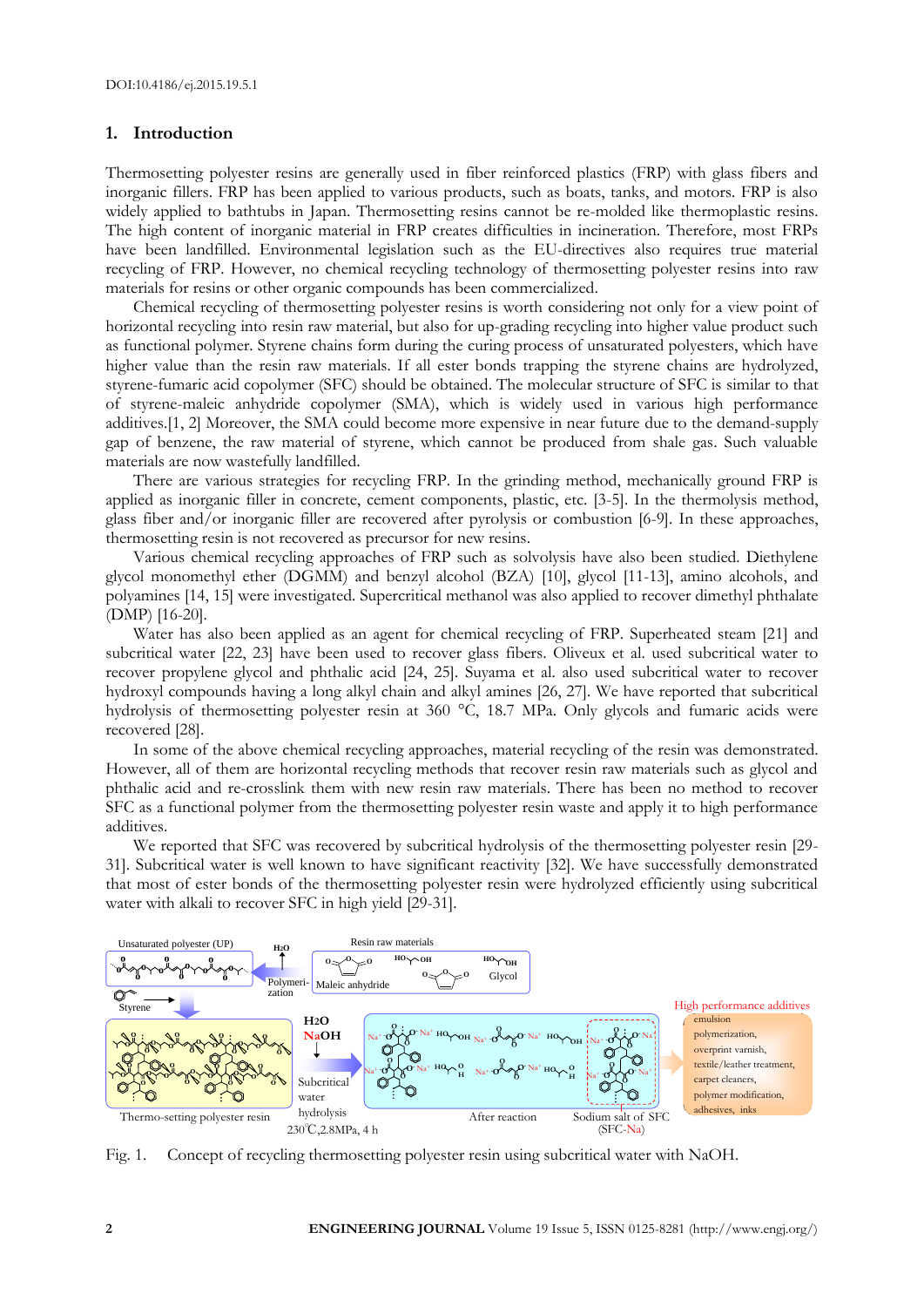Figures 1 and 2 show a concept of recycling thermosetting polyester resin using subcritical water with NaOH and experimental samples, respectively.



Fig. 2. Experimental samples of subcritical hydrolysis of thermosetting polyester resin.

Thermosetting polyester resin is obtained by crosslinking unsaturated polyester (UP) polymer with styrene. Firstly, glycol and maleic anhydride were polyesterified to produce unsaturated polyester (UP). Maleic anhydride is used as the UP raw material, which was isomerized to fumaric acid during polyesterification. [1-1] Styrene is added to the UP to produce UP resin which is very viscous liquid. The UP resin is mixed with glass inorganic materials such as glass fiber and inorganic filler then is cured. In general, CaCO<sub>3</sub> and/or Al (OH)<sub>3</sub> are used as inorganic filler. Then, styrene reacts with the fumaric acid of the UP to form a styrene bridge and three dimensional resin matrix during curing process. It is called thermosetting polyester resin. The thermosetting polyester resin was hydrolized at 230 °C, 2.8 MPa, 4 hours using subcritical water. After the reaction, SFC is dissolved in the reaction liquid as sodium salt (SFC-Na). SFC-Na has practically the same molecular structure as alkali salt of styrene-maleic anhydride (SMA) which is widely used in various aqueous agents, such as dispersing agent, surface sizing agent, detergent agent, chelating agent, emulsifying agent, and so on. [1, 2] Therefore, the alkali salt of SFC should have a highly potential for applying to such applications.

In this paper, the reaction product liquid containing sodium salt of SFC (SFC-Na), glycol, fumaric acid, and other organic acids was evaluated as dispersing agent for hydrophilic and hydrophobic powders and as detergent builder. Ammonium salt of SFC (SFC-NH4) was evaluated as surface sizing agent. The evaluation result was compared with that of commercial additives to verify the possibility to substitute them

# **2. Material and Method**

# **2.1. Dispersing Agent**

The target powders were kaolin and CaCO<sub>3</sub> as hydrophilic inorganic pigment, and phthalocyanine blue as hydrophobic organic pigment. Molecular formula and picture of phthalocyanine blue were described in Scheme 1.

To verify the possibility of SFC-Na applying to dispersing agent, dispersing agent was dissolved in water with 4 wt% concentration to produce dispersing agent solution.



Scheme 1. Molecular formula of phthalocyanine blue.

In the case of reaction liquid, the SFC-Na in the reaction liquid was defined as dispersing agent. A target powder was mixed with the dispersing agent solution. Target powder: the dispersing agent solution was 1:10. They were stirred for 1 min. at 15,000 rpm by homogenizer (HG-200, AS ONE Corporation).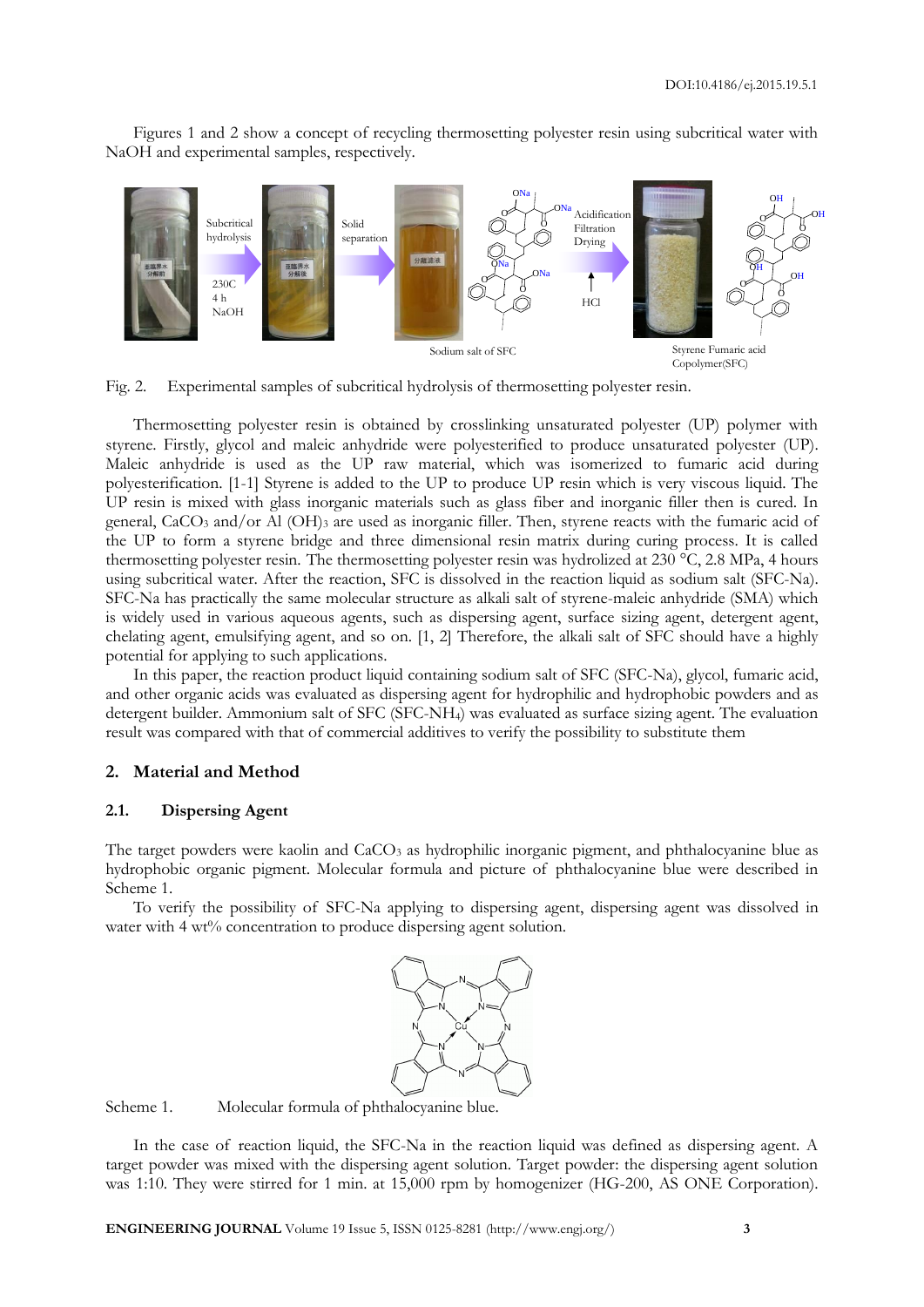After stirring, the liquid containing the powder was filtered by  $0.2 \mu m$  mesh membrane filter to remove excessive dispersing agent solution. The filtered powder was dried at 105°C for 1 hour. The dried powder, untreated powder, and dispersing agent solid after drying the dispersing agent solution were evaluated by heat analysis to quantify how much the dispersing agent adsorbed on the powder by calculation based on the weight loss curve of the TG-DTA.

In evaluation of dispersibility, each dispersing agent solution sample with targeting powder after stirring was filtered by different membrane filters designed to filter the powder over 0.45 μm and 1.2 μm. The powder weight filtered by each membrane filter was measured. They were substituted from initial powder weight to obtain the powder weight passed through 0.45μm membrane filter. More powder weight passed through the membrane filter indicates higher dispersibility. Syringe filters, minisart (Sartrius stedim) was used as membrane filters. Targeting powders were kaolin, TiO<sub>2</sub>, and CaCO<sub>3</sub> as hydrophilic inorganic pigment, and phthalocyanine blue as hydrophobic organic pigment. At first, 0.1 g of powder and 10g of the dispersing agent solution sample with the dispersing agent concentration of 0.5 wt% were put in the 30cc test bottle. Total weight of the dispersing agent was considered to be 0.05 g. They were stirred for 3 minutes by homogenizer with 15,000 rpm. Water was added to them until total weight reached 20 g. After stirring, they were stayed for 5 minutes and then were filtered by membrane filter. Firstly, they were filtered with 1.2 μm membrane filter. The dispersing agent solution sample containing the target powder passed through 1.2 μm membrane filter was stirred again and then filtered with 0.45 μm membrane filter.

#### **2.2. Detergent Builder**

As detergent builder, calcium (Ca) ion trapping ability and alkali buffering capacity were evaluated. For evaluation of Ca ion trapping ability, 50 mL of aqueous solutions which have 0.05 % of solid content of detergent builder and pure water were prepared at the beginning. In the case of reaction product liquid, SFC-Na content was defined as solid content of detergent builder. Secondary, 0.25 mL of aqueous solution of n-alkyl-benzene sulfonic acid with concentration of 10% was added to them. NaOH or HCl with concentration of 0.1 mol/L was added to them to control pH level to achieve pH 10 to produce a sample solution. Then calcium acetate solution had been dropped to the sample solution with stirring until they became white. Concentration of calcium acetate was 1% based on calcium acetate monohydrate. The total volume of calcium acetate solution was measured as titer. Ca ion trapping ability is defined as Eq. (1)

$$
Q = M \frac{\nu \, m}{\omega} \tag{1}
$$

where  $Q$ : Ca ion trapping ability (CaCO<sub>3</sub> mg/g);  $M$ : Molar mass of CaCO<sub>3</sub>;  $v$ : total volume of titer (mL);  $m:$  mol of Ca ion per unit volume of titer;  $w:$  total weight of detergent builder (g).

For evaluation of alkali buffering capacity, 50 mL of the above detergent builder solutions which have 2% of solid content and pure water were prepared. Secondary, NaOH or HCl of 0.1 mol/L was added to control pH level to achieve pH 10. Then 0.1 mol/L of HCl had been dropped to the solution with stirring until they reached pH 8. The titer was defined as alkali buffering capacity (mL)

# **2.3. Surface Sizing Agent**

To verify the possibility of SFC-NH<sup>4</sup> applying to surface sizing agent, the commercial SA#1 containing styrene skeleton as hydrophobic region as same as the SFC was used. Styrene amount dispersed on the paper surface per unit area is considered to affect water repellency effect. Adsorbed weight of sizing agent per unit area (i) was multiplied with number of moles per unit weight of sizing agent obtained by NMR analysis (ii) to calculate number of moles per unit area (iii).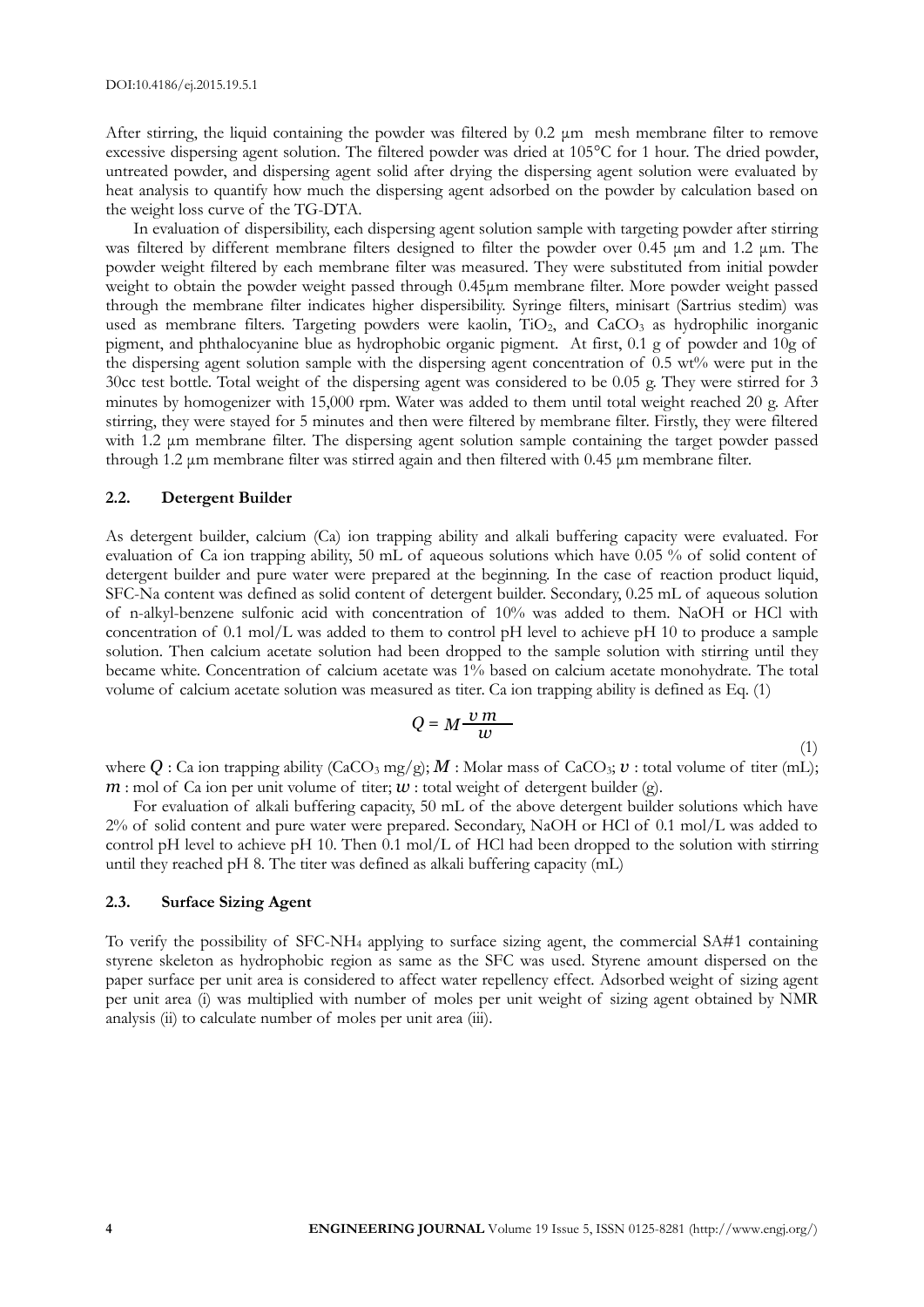Ferrous chloride solution Paper filter penetrated with sample Thiocyanate(After reaction)

Ammonium thiocyanate solution

#### Fig. 3. Stőckigt sizing method.

Surface sizing effect was evaluated based on stőckigt method (JIS P8812) described in Fig. 3. A given amount of surface sizing agent solution sample was penetrated in paper filter and they were dried. The dried paper filter was put on the surface of ammonium thiocyanate solution. Ferrous chloride solution was dropped and then reacted with ammonium thiocyanate solution to be converted to thiocyanate with color changing to red. The transient time of changing color to red was measured as stőckigt sizing degree and compared with commercial SD#1. Longer transient time indicates higher surface sizing effect base on water repellency.

# **3. Results and Discussion**

# **3.1. Reaction Product Liquid and Commercial Additives**

Table 1(a) shows molecular formula and weight averaged molecular weight in terms of polyethylene glycol (Mw) of commercial dispersing agent (DA) and reaction product liquid. Polyacrylic sodium salt which has 5,000 of Mw was selected as commercial DA #1 targeting for hydrophilic powders. Styrene-sodium malatemethyl methacrylate copolymer was selected as commercial DA #2 targeting for hydrophobic powders. It also has styrene skeleton which is seemed to be effective for poising the surface of hydrophobic powder. Reaction product liquid contains sodium salt of SFC-Na and glycol, fumaric acid and other organic acids derived from degradation of fumaric acid. Mw of SFC-Na was 80,000 in terms of polyethylene glycol and was the largest among samples.

Table 1(b) shows molecular formula and Mw of commercial detergent builder (DB), commercial surface sizing agent (SA), and SFC-NH4. Polyacrylic sodium salt which has 22,000 of Mw was selected as commercial DB#1 Styrene-ammonium acrylate copolymer was selected as commercial SA#1. It has both hydrophilic region of ammonium acrylate and strong hydrophobic region of styrene skeleton.

| $\sqrt{2}$           | $\cup$ $\cup$                                                                                       |                                                                                                                                                                                                                                                                        |                                                                                         |  |
|----------------------|-----------------------------------------------------------------------------------------------------|------------------------------------------------------------------------------------------------------------------------------------------------------------------------------------------------------------------------------------------------------------------------|-----------------------------------------------------------------------------------------|--|
| Sample               | Commercial DA #1                                                                                    | Commercial DA #2                                                                                                                                                                                                                                                       | Reaction product liquid (PL)<br>Sodium salt of SFC<br>(with glycol, fumaric acid, etc.) |  |
| Material             | Polyacrylic sodium salt                                                                             | Styrene-sodium malate-methyl<br>methacrylate copolymer                                                                                                                                                                                                                 |                                                                                         |  |
| Molecular<br>formula | $\begin{array}{c}\n\cdot C\text{H}_2 - C\text{H} - \\ \text{C=O} \\ \text{ONa}\n\end{array}$<br>ノ n | $\left\{\begin{matrix} & & & C H3 \\ \hline \\ \begin{matrix} C \end{matrix} & C \end{matrix} \end{matrix} \right\}_{n}^{CH-CH} \begin{matrix} & & & C H3 \\ & C \end{matrix} \begin{matrix} & & & \\ & C \end{matrix} \end{matrix} \right\}_{n}$<br>$-\text{CH-CH}_2$ |                                                                                         |  |
| $Mw^*$               | 5,000                                                                                               | 10,000                                                                                                                                                                                                                                                                 | 80,000                                                                                  |  |

Table 1(a) Commercial dispersing agent (DA), reaction product liquid.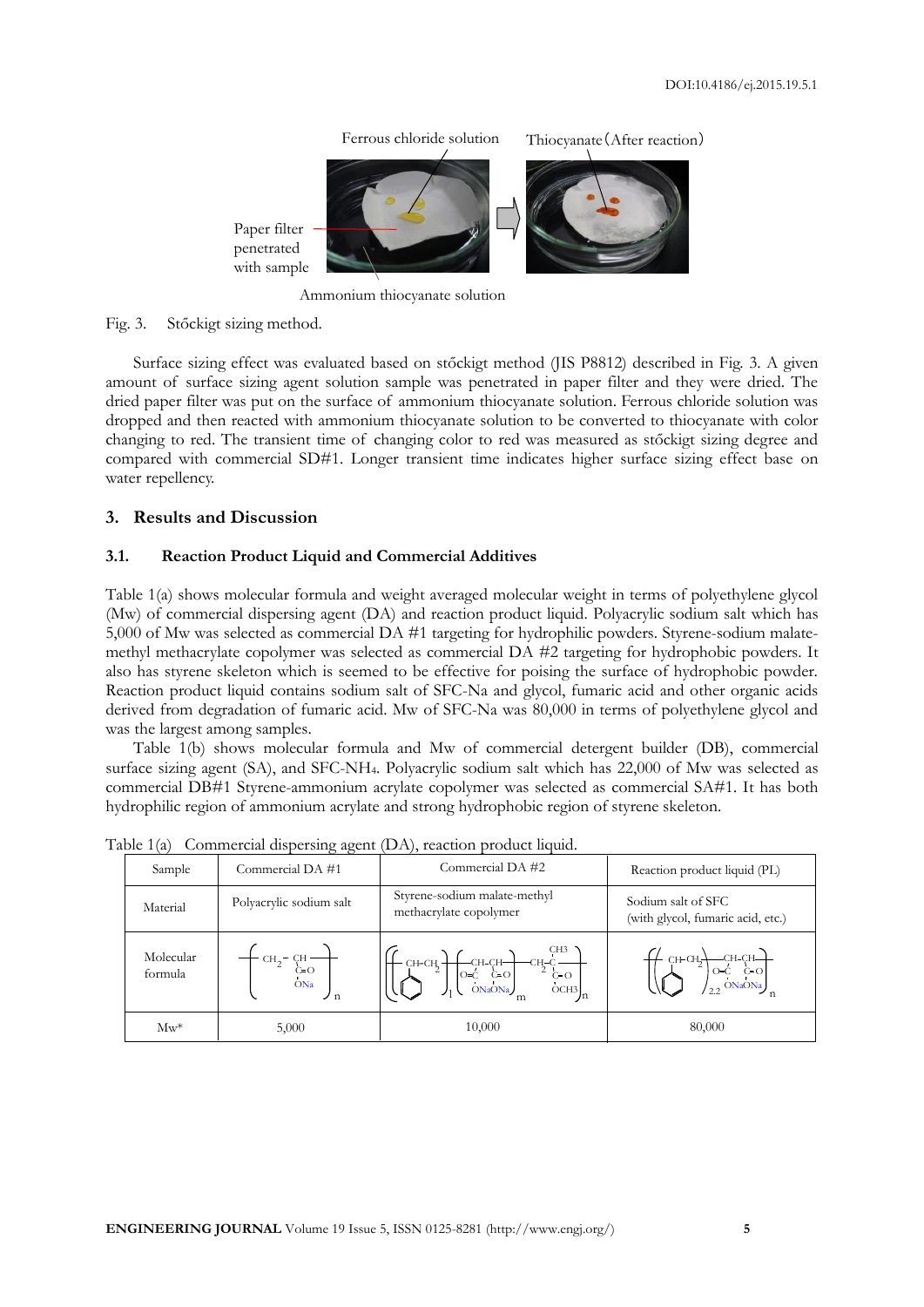| Sample               | Commercial DB #1        | Commercial SA#1                                   | SFC-NH4<br>Ammonium salt of SFC                                                         |  |
|----------------------|-------------------------|---------------------------------------------------|-----------------------------------------------------------------------------------------|--|
| Material             | Polyacrylic sodium salt | Styrene-ammonium<br>acrylate copolymer            |                                                                                         |  |
| Molecular<br>formula | C=O<br>ONa<br>ノ ก       | $CH-CH_2$<br>$-CH-CH2-$<br>$O = C$<br>$'2 \sim 3$ | CHCH <sub>2</sub><br>$\begin{bmatrix} 7 & C=0 \\ 0 & C=0 \end{bmatrix}$ ONH4ONH4<br>2.2 |  |
| $Mw^*$               | 22,000                  | 40,000                                            | 80,000                                                                                  |  |

Table 1(b). Commercial detergent builder(DB) and surface sizing agent (SA), SFC-NH4.

Mw\*:Weight averaged molecular weight (in terms of polyethylene glycol)

### **3.2. Dispersing Agent**

Molecular formula of sodium salt of the SFC (SFC-Na) are described in Scheme 2. SFC-Na has styrene skeleton as a hydrophobic region and sodium carboxylate as a hydrophilic region. Figure 4 shows hypothetic mechanism of SFC-Na as dispersing agent. Powders tend to be agglomerated each other by intermolecular force. Surface of powder is charged positive. Carbonyl ion of SFC-Na is negatively charged and is attached to positive charge powder surface. Powder surface is covered by SFC-Na which have negative charge. Electrostatic repulsion is developed between each negatively charged powders. The electrostatic repulsion is expected to prevent agglomeration and to increase dispersibility. Steric hindrance caused by SFC-Na is also expected to prevent agglomeration.



Scheme 2. Molecular formula of sodium salt of SFC (SFC-Na).



Fig. 4. Hypothetic mechanism of SFC-Na as dispersing agent.

Figure 5 shows hypothesis for mechanism of SFC-Na as dispersing agent for hydrophobic powder. Hydrophobic powder cannot be dispersed in water since hydrophobic surface has no affinity to water molecule. Hydrophobic materials tend to be agglomerated each other since water molecule cannot access the surface. Dispersing agent should have hydrophobic region and a hydrophilic region. Hydrophobic region of SFC-Na is poised on the surface of hydrophobic powder. Hydrophilic region of SFC-Na is expected to provide water solubility acting like cilium.



Fig. 5. Hypothesis for mechanism of SFC-Na as dispersing agent for hydrophobic powder.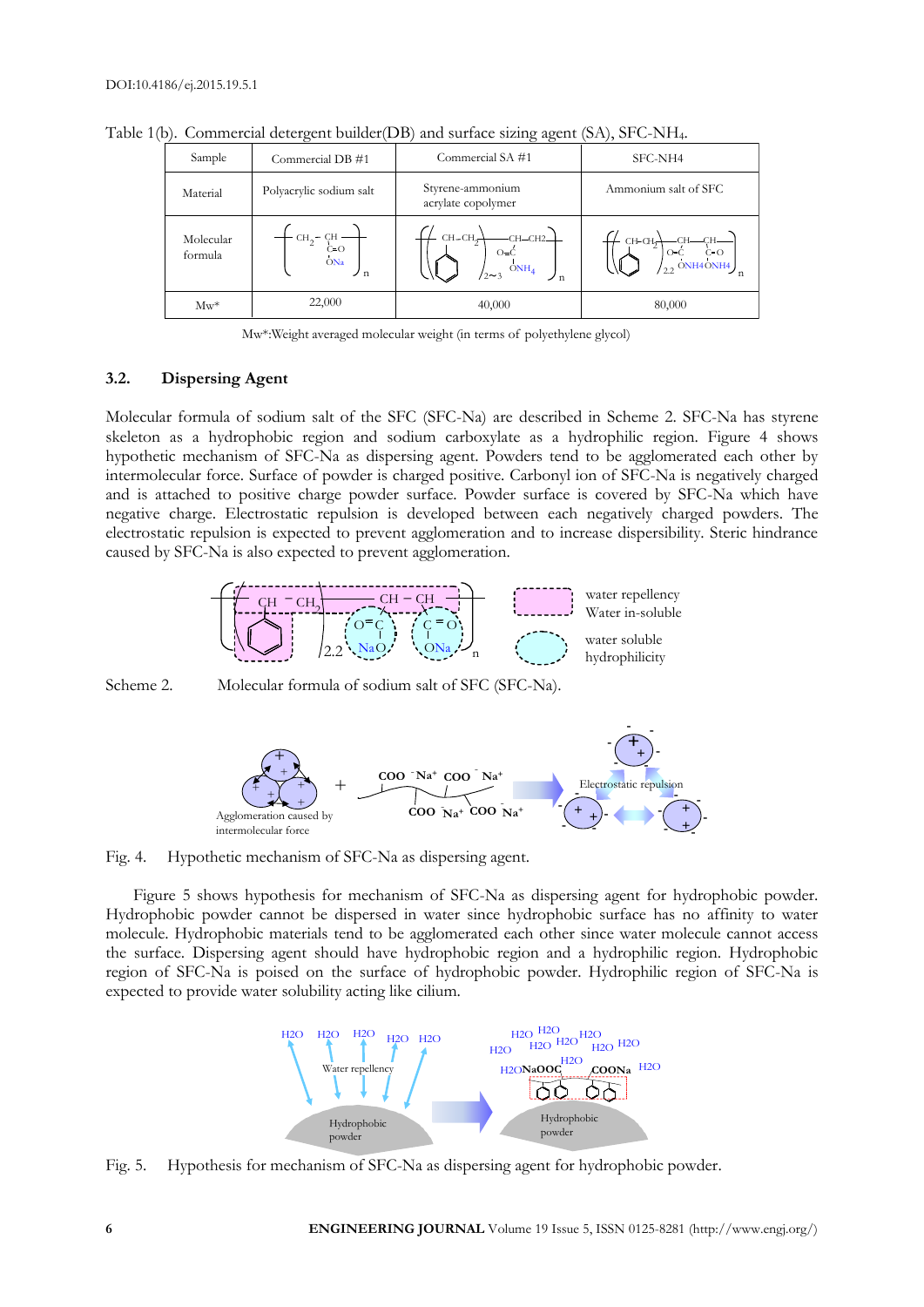Table 3 shows evaluation results of dispersing agent adsorption on each powder. As described in Fig. 4 and Fig. 5, the dispersing agent is required to adsorb the powder surface to express dispersing effect. The adsorbed amount of SFC in reaction product liquid was more than that of both commercial DA#1 and DA#2. Therefore, the reaction product liquid is expected to have a dispersing effect for both powders.

|                                           |                 |                  | $(mg-DA/g-power)$ |
|-------------------------------------------|-----------------|------------------|-------------------|
| Powder                                    | Reaction liquid | Commercial DA #1 | Commercial DA #2  |
| Kaolin (hydrophilic pigment)              |                 |                  |                   |
| $CaCO3$ (hydrophilic pigment)             |                 |                  |                   |
| Phthalocyanine blue (hydrophobic pigment) |                 |                  |                   |

Table 3. Dispersing agent (DA) adsorption on each powder.

Filtering test result for kaolin, TiO<sub>2</sub>, CaCO<sub>3</sub>, and phthalocyanine blue were described in Figs 6 (a), (b), (c), and (d), respectively. In case of all targeting powder, particle size of most of powder without the dispersing agent was over 1.2 μm. If the dispersing agent is effective, the weight of particle size over 1.2 μm should be decreased. Total weight of the dispersing agent was 0.05 g. Most of them were considered to have particle size less than 0.45μm.

In filtering test result for kaolin described in Fig. 6(a), the reaction product liquid almost did not show a dispersing effect for kaolin even weight of particle size range between 0.45 μm and 1.2 μm was slightly increased. Commercial DA#1 showed a slight dispersing effect.

In filtering test result for  $TiO<sub>2</sub>$  described in Fig. 6 (b), the reaction liquid showed a slight dispersing effect. However, the dispersing effect of commercial DA#1 was larger than reaction liquid.

In filtering test result for CaCO<sub>3</sub> described in Fig. 6 (c), reaction liquid showed a slight dispersing effect. Commercial DA#1 almost didn't show a dispersing effect. It was concluded that the dispersing effect of the reaction liquid for hydrophilic powders were small.



Fig. 6(a). Filtering test result (Kaolin).



Fig.  $6(b)$ . Filtering test result (TiO<sub>2</sub>).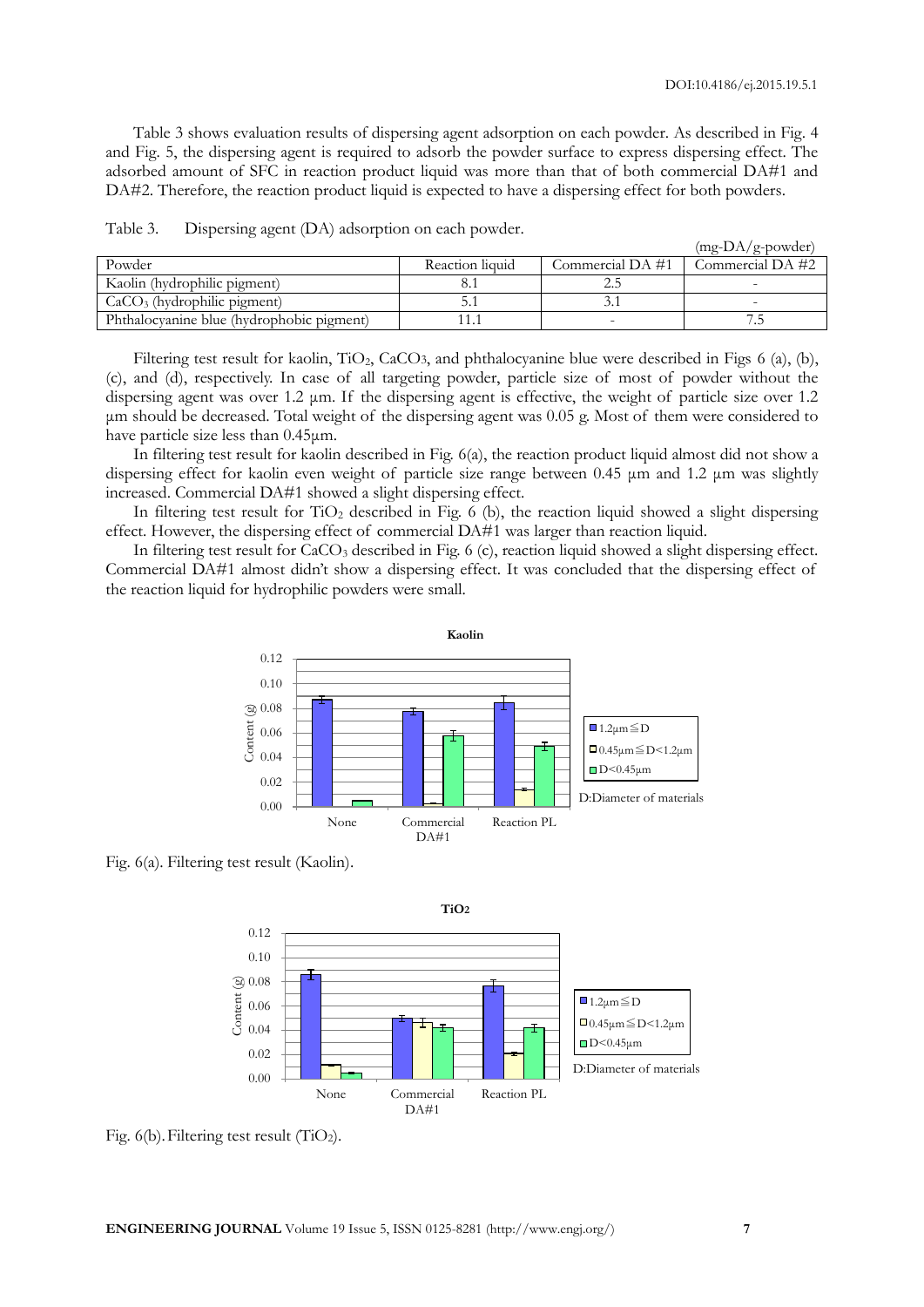

Fig.  $6(c)$ . Filtering test result (CaCO<sub>3</sub>).



Fig. 6(d).Filtering test result ([Phthalocyanine\\_Blue](file://upload.wikimedia.org/wikipedia/commons/2/21/Phthalocyanine_Blue_BN.png)).

The dispersing effect mechanism by SFC-Na for hydrophilic powders is considered electrostatic repulsion and steric hindrance. Amount of carbonyl ion per unit weight of SFC-Na is less than that of commercial DA#1. It is assumed insufficient although its adsorption amount was more than commercial DA#1. Mw is also suggested to be important factor for uniform distribution on powder surface. Mw of SFC-Na is assumed to be too large to be distributed uniformly to create the dispersing effect.

Figure 6(d) shows filtering test result of phthalocyanine blue. It was obvious that the weight of particle size over 1.2μm was decreased by reaction liquid to indicate the dispersing effect. The weight of particle size over 1.2μm of commercial DA#2 was also decreased. However, the weight of particle size less than 0.45μm of the reaction product liquid was much more than that of commercial DA#2. The reaction product liquid has the powder finer than commercial DA#2. Styrene skeleton of the SFC-Na seemed to have sufficient affinity with styrene skeleton of the phthalocyanine blue. Dicarboxylic sodium salt of the SFC-Na seemed to provide the powder with dispersibility on water. Commercial DA#2 also has styrene skeleton and dicarboxylic sodium salt. However, their ratio is unknown. It is suggested that the ratio of hydrophobic region and hydrophilic region affected to dispersing effect. Mw might be also another factor for dispersing effect.

The reaction product liquid successfully demonstrated the superior dispersing effect for phthalocyanine blue to commercial SD#2. It was concluded that the reaction product liquid was verified the possibility for applying to the dispersing agent for hydrophobic powders.

# **3.3. Detergent Builder**

Figure 7 shows hypothesis for mechanism of SFC-Na trapping Ca ion as dispersing agent. Dicarboxyl sodium salt is expected to trap Ca<sup>2+</sup> effectively.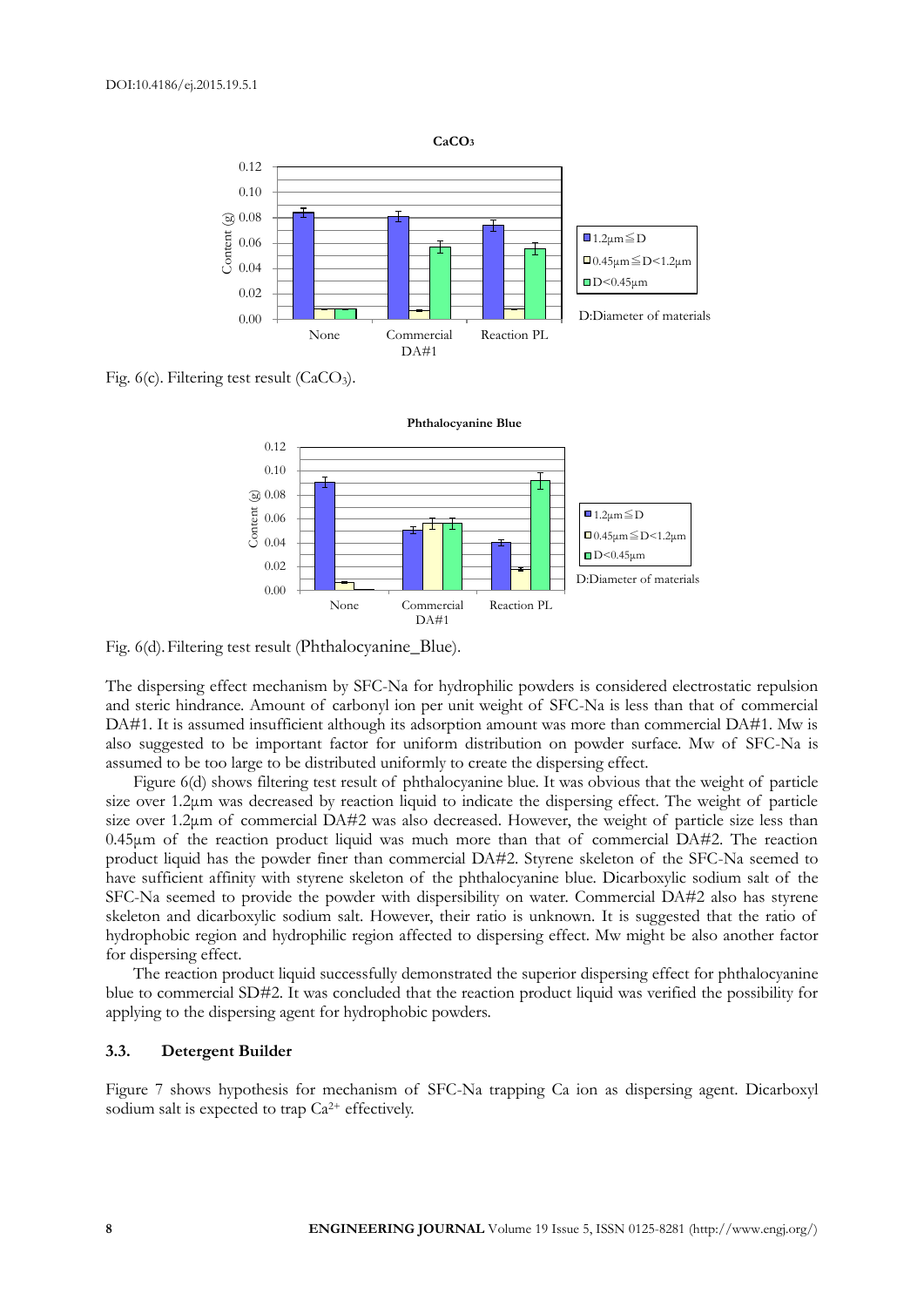

Fig. 7. Hypothesis for mechanism of SFC-Na for trapping calcium (Ca) ion.

Figure 8 shows the evaluation result of Ca ion trapping ability. The reaction product liquid showed higher Ca ion trapping ability than pure water with no detergent builder. Carbonyl ion of SFC-Na seemed to trap Ca<sup>2+</sup> effectively. Commercial DB#1 showed higher performance than the reaction product liquid. The commercial DB#1 has the higher molar ratio of carbonyl ion per unit weight than SFC-Na. It is assumed to affect the higher Ca ion trapping ability.



Fig. 8. Evaluation result of Ca ion trapping ability.

Figure 9 shows the evaluation result of alkali buffering capacity. The reaction product liquid showed significant performance. Alkali buffering capacity of the reaction product liquid was much higher than commercial DB#1. In the reaction product liquid, there were certain amounts of carboxylic acid sodium salt other than the sodium salt of SFC. Sodium salt of fumaric acid and other carboxylic acid such as maleic acid, glycolic acid, acetic acid, and so on. It was suggested that they also contributed to buffer alkali.

The reaction product liquid successfully demonstrated the superior alkali buffering capacity to commercial DB#1. It also showed Ca ion trapping ability. It was concluded that the reaction product liquid was verified the possibility for applying to the detergent builder.



Fig. 9. Evaluation result of alkali buffering capacity.

### **3.4. Surface Sizing Agent**

In the case of surface sizing agent, ammonia was used as alkali of SFC instead of Na. Figure 10 shows hypothetic mechanism of SFC-NH<sup>4</sup> as surface sizing agent. Paper surface is hydrophilic due to OH group of cellulose. Firstly, SFC-NH<sup>4</sup> is dispersed uniformly on paper surface due to its hydrophilic ammonium carboxylate. After dispersion, ammonia is vaporized to produce carboxyl acid which is less hydrophilic than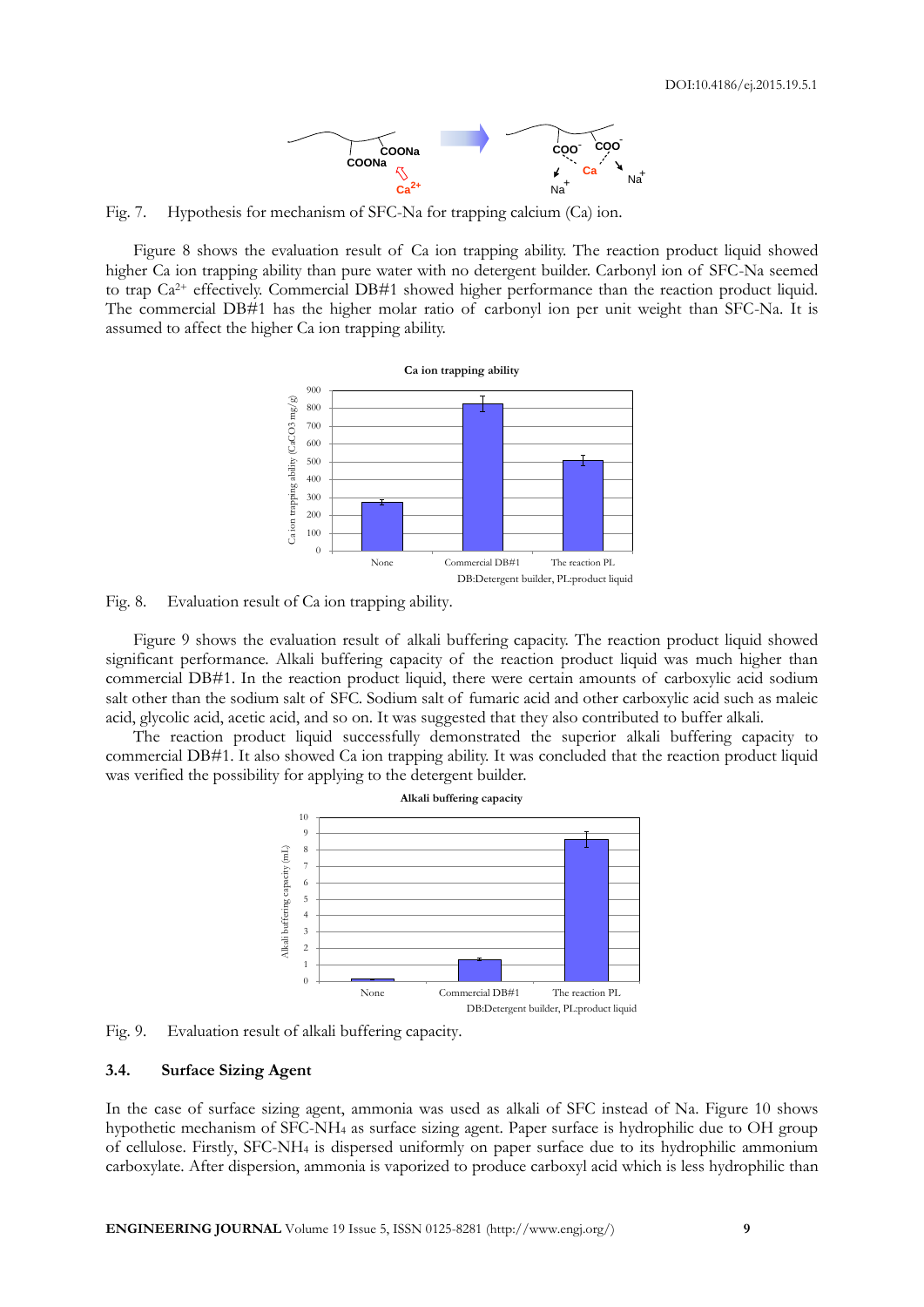ammonium carboxylate then SFC is fixed on paper surface. Hydrophobic region of the SFC is expected to provide water repellency.



Fig. 10. Hypothetic mechanism of SFC-NH<sup>4</sup> as surface sizing agent.

|                                                                                            | Reaction liquid | Commercial SA #1 |  |  |  |  |
|--------------------------------------------------------------------------------------------|-----------------|------------------|--|--|--|--|
| $(\times 10^{-4} \text{ g/cm}^2)$<br>(a) Sizing agent adsorption amount per unit area      |                 |                  |  |  |  |  |
| $(\times 10^{-3} \text{ mol/g})$<br>(b) Styrene (mol) per unit weight of sizing agent      |                 |                  |  |  |  |  |
| $(\times 10^{-6} \text{ mol/cm}^2)$<br>(c) Styrene (mol) per unit area $(=(a) \times (b))$ |                 |                  |  |  |  |  |

Table 4. Surface sizing agent (SA) adsorption comparison.

Table 4 shows the evaluation result of number of styrene moles per unit area in paper. Styrene (mol) per unit weight of the reaction liquid was less than that of commercial SD#1. However, adsorption amount per unit area of the reaction product liquid was larger than that of commercial SD#1. The difference was assumed to be caused by the molar ratio of carbonyl ion and styrene. SFC has di-carbonyl ion and commercial SD#1 has mono-carbonyl ion. The higher molar ratio of carbonyl ion provides higher hydrophilicity to contribute to increase adsorption amount on paper. SFC-NH<sup>4</sup> totally provided more amount of styrene to paper than commercial SA#1. Therefore, it was expected to create a surface sizing effect equivalent to commercial SA#1.

Figure 11 shows the Stőckigt sizing test result. In the case of no additive, dropped ferrous chloride solution was immediately reacted with ammonium thiocyanate solution, thus infiltration time was 0 sec. In the case that the paper filter was penetrated with the reaction product liquid containing mainly SFC-Na, it showed a slightly sizing effect due to its styrene skeleton although SFC-Na itself was hydrophilic entirely. In the case of SFC-NH4, it showed higher sizing effect than commercial SD#1. It was assumed that larger amount of styrene per unit area of SFC-NH<sup>4</sup> than commercial SD#1 contributed the higher sizing effect.



Fig. 11. Stőckigt sizing test result.

The SFC-NH<sup>4</sup> successfully demonstrated the superior surface sizing effect than commercial SD#1. It is concluded that the SFC-NH<sup>4</sup> was verified the possibility to be applied to surface sizing agent. However, in the case of SFC-NH4, paper was slightly colored by unknown impurities. It has to be improved.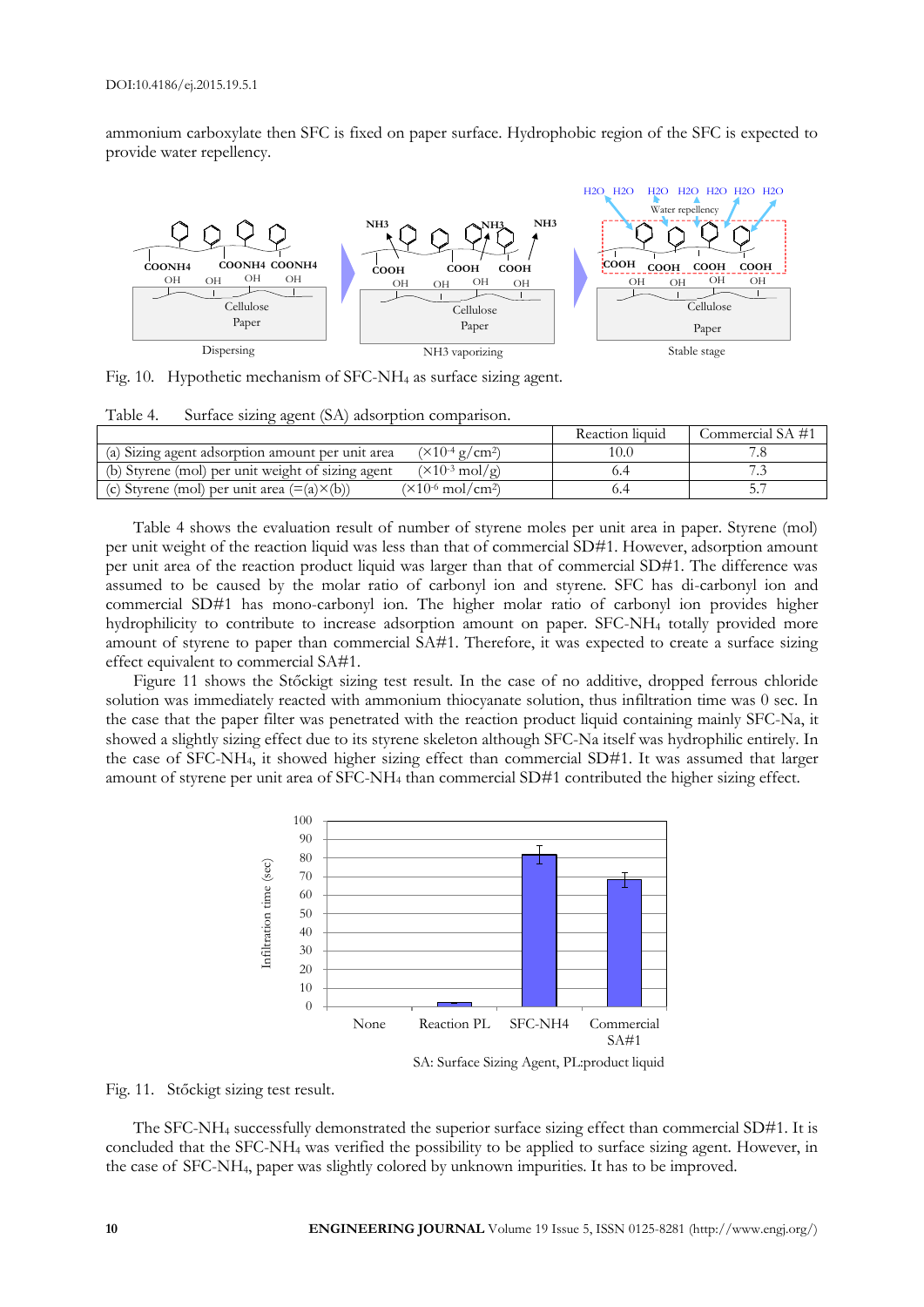### **4. Conclusion**

In verification of applying to dispersing agent, the reaction product liquid showed less dispersing effect than commercial DA#1 for hydrophilic powder such as kaolin, TiO<sub>2</sub>, and CaCO<sub>3</sub>. On the other hand, the reaction product liquid showed superior dispersing effect to commercial DA#2 for phthalocyanine blue. Styrene skeleton of SFC-Na is assumed to contribute to increase the dispersing effect. The reaction product liquid has the possibility for applying to the dispersing agent for hydrophobic powders.

In verification of applying to detergent builder, the reaction product liquid showed superior alkali buffering capacity to commercial DB#1. It also showed Ca ion trapping ability. The reaction product liquid has the possibility for applying to the detergent builder.

In verification of applying to surface sizing agent, SFC-NH<sup>4</sup> showed higher sizing effect than commercial SA#1. SFC-NH<sup>4</sup> has possibility to be applied to surface sizing agent.

It was concluded that SFC alkali salt has a potential to substitute to the commercial high performance additives. The SFC is expected to be applied to other applications widely.

## **Acknowledgement**

The research was supported by the New Energy and Industrial Technology Development Organization (NEDO).

### **References**

- [1] Kawahara Petrochemical Co., Ltd. Home Page. [Online]. Available: http://www.kawahara.co.jp/sma.html (in Japanese).
- [2] Cray Valley USA, LLC, Home Page, SMA. [Online]. Available: http://www.crayvalley.com/products/sma-styrene
- [3] P. Asokan, M. Osmani, and A. D. F. Price, "Assessing the recycling potential of glass fibre reinforced plastic waste in concrete and cement composites," *J Cleaner Production* , vol. 17, pp. 821–829, 2009.
- [4] S. Nakai, Y. Tokumou, S. Tsukawaki, T. Okuda, W. Nishijima, and M. Okada, "Recycling of waste FRP as filler for new FRP products," in 6*th International Symposium on Feedstock Recycling of Polymeric Materials* , Toledo, Spain, 2011, pp. 165–166.
- [5] M. C. S. Ribeiro, A. Fiúza, M. L. Dinis, A. C. M. Castro, F. G. Silva, J. P. Meixedo, and M. R. Alvim, "Experimental study on polyester based concretes filled with glass fibre reinforced plastic recyclates— A contribution to composite materials sustainability," in *19th Annual International Conference on Composites or Nano Engineering*, Shanghai, China, 2011, pp. 961–962.
- [6] S. J. Pickering, R. M. Kelly, J. R. Kennerley, C. D. Rudd, and N. J. Fenwick, "A fluidised-bed process for the recovery of glass fibres from scrap thermoset composites," *Compos. Sci. Technol*, vol. 60, pp. 509–523, 2000.
- [7] G. Grause, T. Mochizuki, T. Kameda, and T. Yoshioka, "Recovery of glass fibers from glass fiber reinforced plastics by pyrolysis," *J Mater Cycles Waste Manag*, vol. 15, pp. 122–128, 2013.
- [8] A. Torres, I. DeMarco, B. M. Caballero, M. F. Laresgoiti, and M. J. Chomo'n, "Recycling of the solid residue obtained from the pyrolysis of fiberglass polyester sheet molding compound," *Adv. Polym. Techn.*, vol. 28, no. 2, pp. 141–149, 2009.
- [9] H. Shima, H. Takahashi, and J. Mizuguchi, "Recovery of glass fibers from fiber reinforced plastics," *Mater. Trans., JIM*, vol. 52, no. 6, pp. 1327–1329, 2011.
- [10] T. Iwaya, S. Tokuno, M. Sasaki, M. Goto, and K. Shibata, "Recycling of fiber reinforced plastics using depolymerization by solvothermal reaction with catalyst," *J. Mater. Sci*., vol. 43, pp. 2452–2456, 2008.
- [11] S. Kubota and O. Ito, "Feedstock recyclibility of cured unsaturated polyester waste using glycol," in *The 1st International Symposium on Feedstock Recycling of Plastics*, Sendai, Miyagi, Japan, 1999, pp. 247–250.
- [12] K. H. Yoon, A. T. DiBenedettot, and S. J. Huang, "Recycling of unsaturated polyester resin using propylene glycol," *Polymer*, vol. 38, no. 9. pp. 2281–2285, 1997.
- [13] S. Kubota, H. Mori, and K. Maeda, "Chemical recycling of unsaturated polyester wastes by decomposition in glycol," *Network Polymer*, vol. 24, no. 1, pp. 22–29, 2003 (in Japanese).
- [14] M. Vallee, G. Tersac, N. Destais-Orvoen, and G. Durand, "Chemical recycling of class a surface quality sheet-molding," *Ind. Eng. Chem. Res*., vol. 43, pp. 6317–6324, 2004.